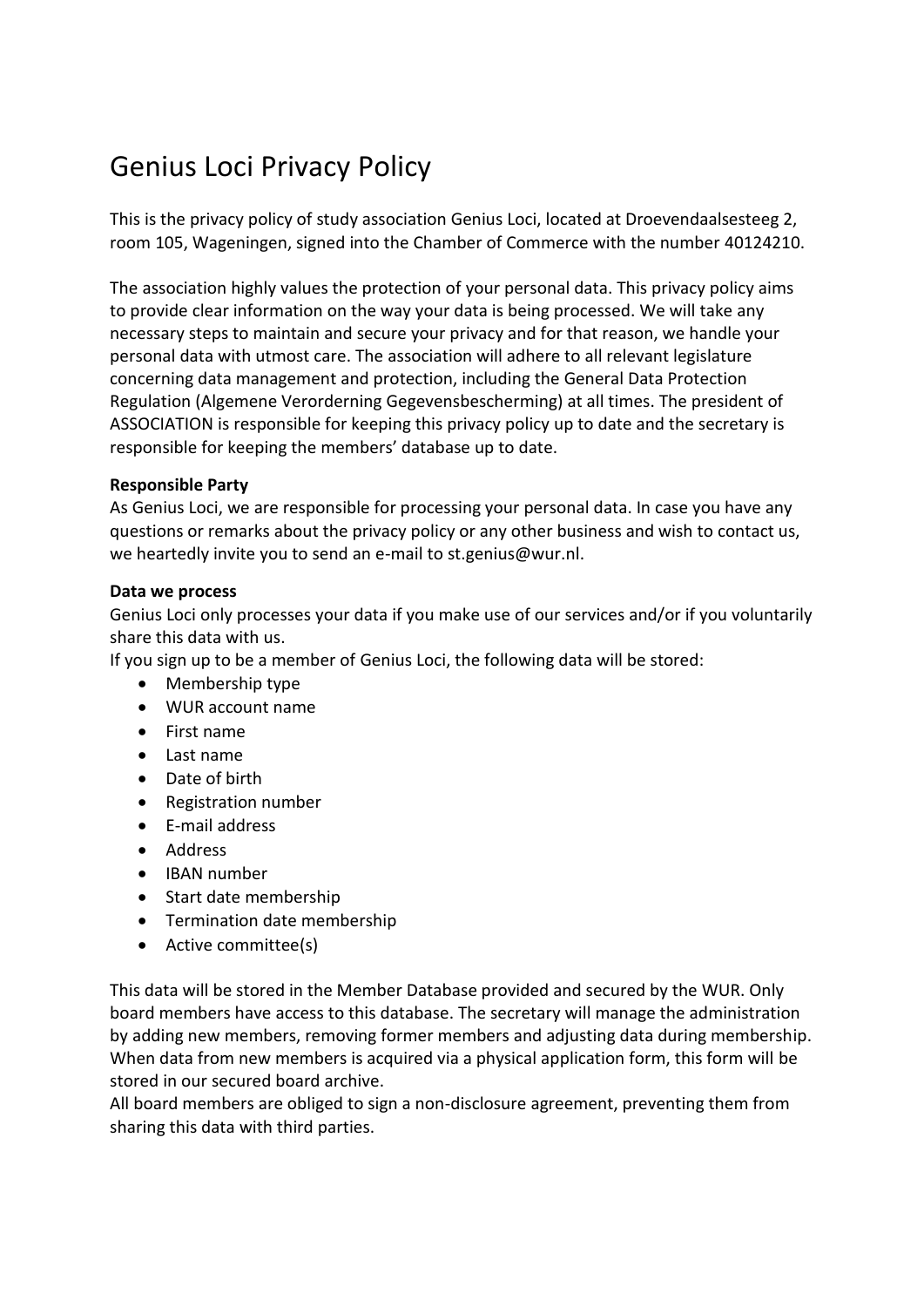# **What we use this data for**

The members' personal data will be used to:

- Provide our members with a discount on their study materials in the WURstore. (WUR account name, registration number and name)
- Send the weekly newsletter. (E-mail address)
- Collect membership contribution. (Membership type, IBAN number and email address)
- Send our magazine the Huchtgerucht and the board picture. (Name, address)
- Send messages to specific target groups. (Membership type, e-mail address, start date membership, termination date membership and active committees)
- Check whether the member is of legal drinking age when attending activities that include alcoholic consumption. (Date of birth)

# **Data collection periods**

Personal data of members will be kept for as long as they are a member and for a 1 year period afterwards. Financial administration will be kept for 5 years.

# **Third-party sharing**

Genius Loci exclusively shares data to third parties (processors) when this is required to continue providing our service to you or when legally obligated to.

Currently, these processors are:

- Wageningen University and Research. They receive names, WUR account name and registration number in order to provide a discount to members buying school supplies in the WURstore.
	- $\circ$  A processor agreement has been signed to ensure fair and minimal data usage, maximizing both security and privacy.
- Rocket Science Group LLC. Genius Loci uses their online platform MailChimp. They receive email addresses allowing Genius Loci to send the weekly newsletter and birthday mail.
	- $\circ$  MailChimp has a policy approved by TRUSTe guaranteeing the privacy of our members and the security of their personal data.
- Gengko. Genius Loci uses their service to create an app especially for their members. Gengko receives e-mail addresses to create an individual account for every member.
	- o A processor agreement has been signed to ensure fair and minimal data usage, maximizing both security and privacy.

All processors have agreed to:

- Never use personal data for personal purposes, but only to confirm to the instructions of Genius Loci and to keep providing their service.
	- o Personal data may be used to meet legal requirements like court orders.